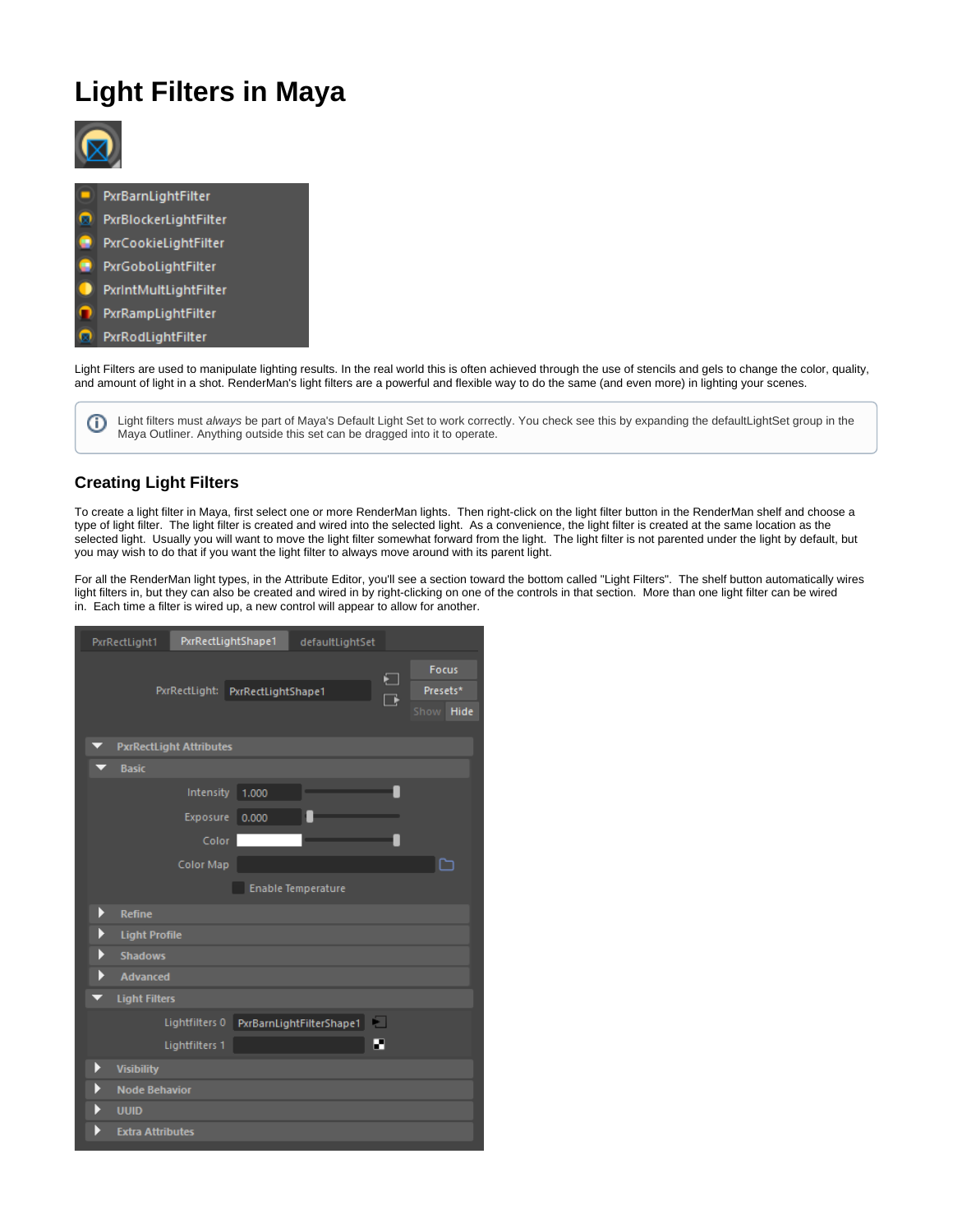## **Light Filter Types**

For detailed information about parameters, follow the links for each light filter type.

- [PxrBarnLightFilter](https://rmanwiki.pixar.com/display/REN/PxrBarnLightFilter)
- [PxrBlockerLightFilter](https://rmanwiki.pixar.com/display/REN/PxrBlockerLightFilter)
- [PxrCookieLightFilter](https://rmanwiki.pixar.com/display/REN/PxrCookieLightFilter)
- [PxrGoboLightFilter](https://rmanwiki.pixar.com/display/REN/PxrGoboLightFilter)
- [PxrIntMultLightFilter](https://rmanwiki.pixar.com/display/REN/PxrIntMultLightFilter)
- [PxrRampLightFilter](https://rmanwiki.pixar.com/display/REN/PxrRampLightFilter)
- [PxrRodLightFilter](https://rmanwiki.pixar.com/display/REN/PxrRodLightFilter)

### **Barn Door Light Filter**



PxrBarnLightFilter allows you to create physically accurate window barns to simulate real set lighting with correct shadowing. Its other usages include controlling bounce lights in a large scene. In addition to the physical mode, it also provides an analytic mode.

#### **Blocker Light Filter**



PxrBlockerLightFilter uses a "rod" like object to block light. The blocker can be shaped into an irregular shape and is then placed next to the object where you want to block the light.

#### **Rod Light Filter**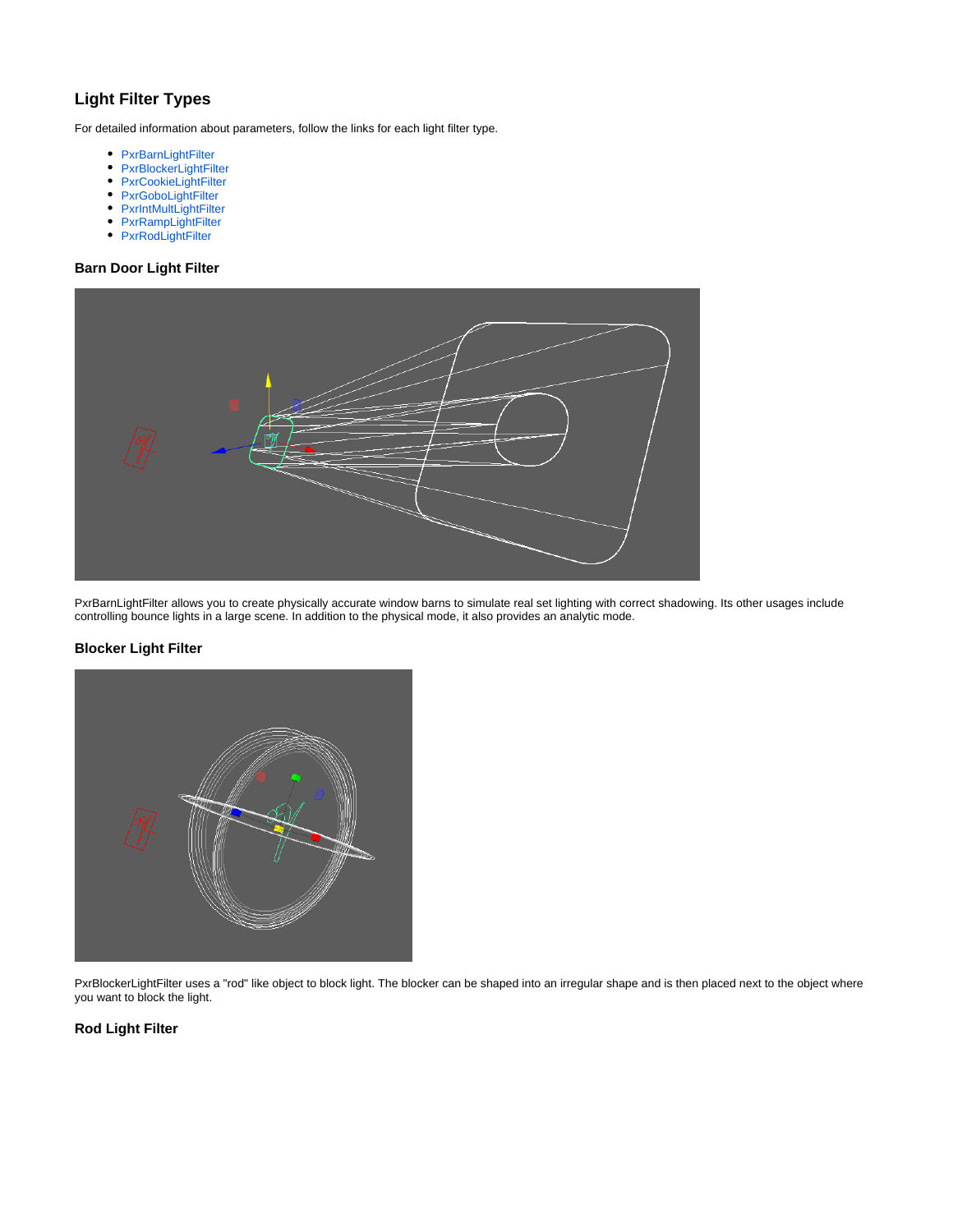

PxrRodLightFilter is similar to the above PxrBlockerLightFilter but with more controls and flexibility.

#### **Gobo Light Filter**



PxrGoboLightFilter projects a painted texture in front of the light.

#### **Cookie Light Filter**

PxrCookieLightFilter is similar to the PxrGoboLightFilter but with more options and flexibility.

#### **Intensity Light Filter**

PxrIntMultLightFilter is a light filter that allows you to multiply the intensity/exposure of the light. This is very useful when you want to isolate a particular asset from the rest of the scene that has different intensity/exposure.

The position of the PxrIntMultLightFilter is not relevant. You'll want to use Maya's light linking to link this light filter to particular objects for which a particular lighting effect needs to be brighter or darker.